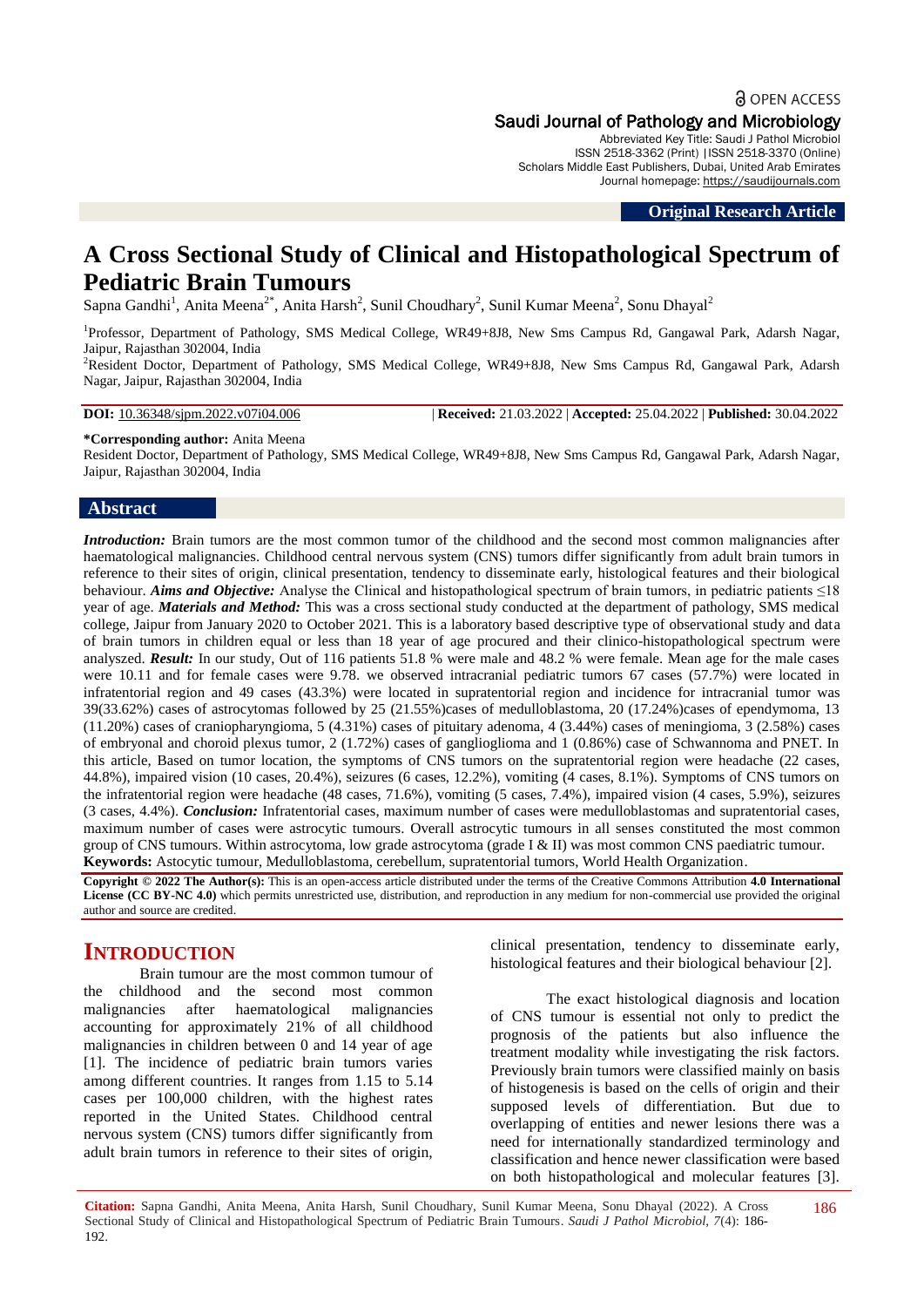The 2016 WHO classification has included molecular information into diagnosis and classification as must.

The present study attempts to determine the clinical and histopathological features, and also to compare the results of this study were those of previous studies, to assist physicians determine the best treatment options for children with brain tumors, in turn increasing their age expectancy rate.

## **MATERIAL AND METHOD**

This is a Laboratory based descriptive type of observational study wherein data on intracranial brain tumors in the pediatric age group  $(\leq 18$  years) were collected and histological slides reviewed from January 2020 to December 2021. Immunohistochemistry was used where necessary and the cases categorized as per the 2016 WHO classification.

## **Inclusion Criteria**

All Cases of pediatric brain tumors submitted in department of pathology during study period and those who give informed written consent.

#### **Exclusion Criteria**

Non neoplastic lesions of CNS, Cases with incomplete history and radiological details, Poorly preserve biopsy, >18 years age.

## **RESULTS**

#### **Distribution of the cases according to gender**

In this study, Out of 116 patients 51.8% were male and 48.2% were female (Table 1). The male to female ratio was 1.07:1. Mean age for the male cases were 10.11 and for female cases were 9.78 and Mean age for the total cases male and female were 9.95 (Table 2).

#### **Table 1: Distribution of the cases according to gender**

| Gender | <b>Number</b> | Percentage % |
|--------|---------------|--------------|
| Female | 56            |              |
| Male   | 60            | 51.8         |
| Total  | 116           | 100          |



**Graph 1: Distribution of cases according to gender**

| Table 2: Distribution of Mean Age of study cases |       |        |              |
|--------------------------------------------------|-------|--------|--------------|
| Age (In Years)                                   | Male  | Female | <b>Total</b> |
| Mean                                             | 10.11 | 9.78   | 9.95         |
| SD                                               | 4.67  | 5.13   | 4.90         |
|                                                  |       |        |              |





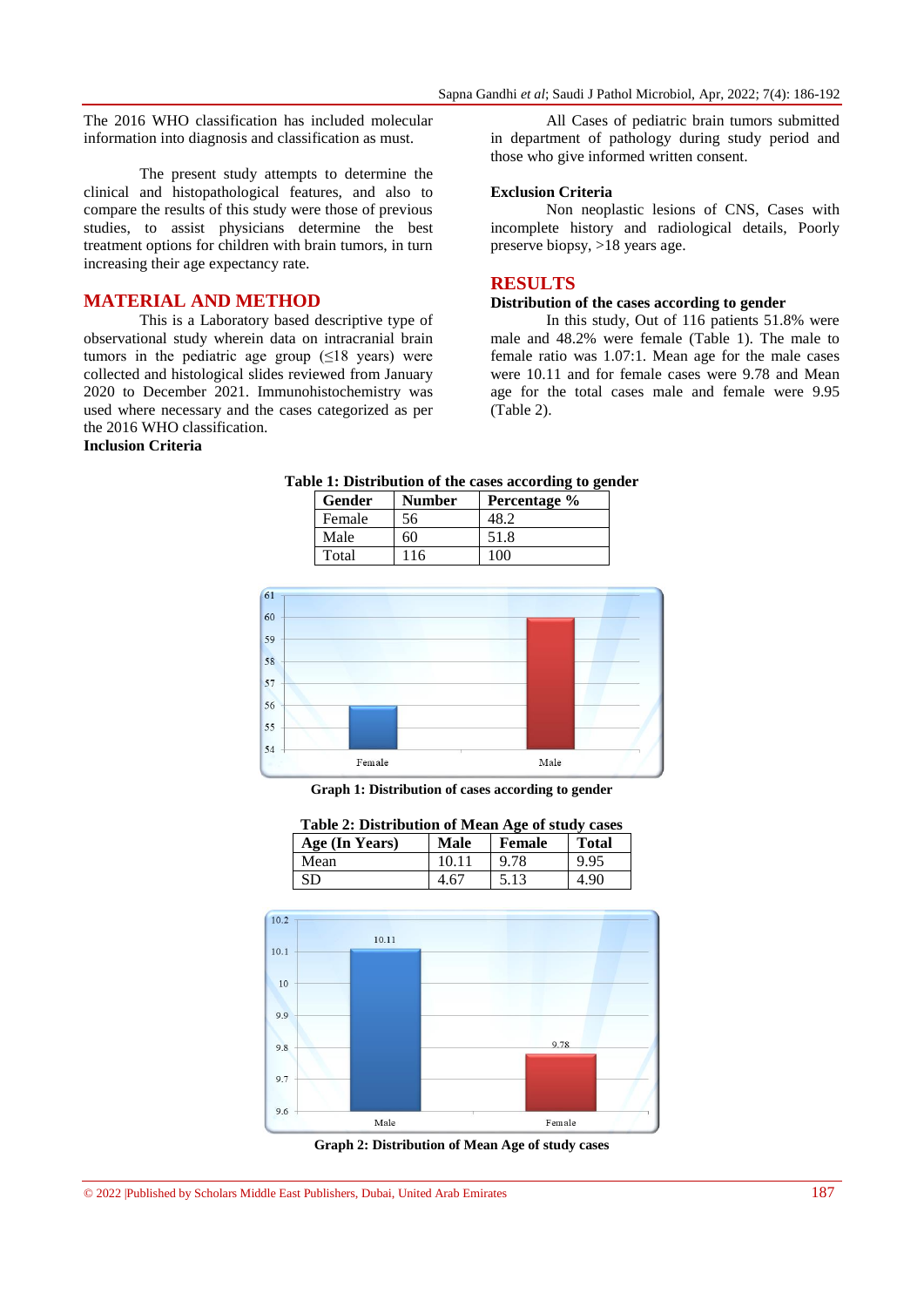#### **Distribution of the cases according to age group and Gender**

In our study most of cases 32.8% were 06 to 10 years of age, followed by 11 to 15 years of age 25% and ≤5 year of age were 24.1% and the least 18.1% was 16 to 18 years of age. No significant association was

observed between the age group and gender (p value-0.404). Although among females, most common age groups  $\leq 5$  year of age (60.7%), and in males most common age groups affected was 6 to 10 years of age (60.5%) (Table 3, Graph 3).

|           |                | ---------    |               |
|-----------|----------------|--------------|---------------|
| Age group | Female $(\% )$ | Male $(\% )$ | Total $(\% )$ |
| $\leq 5$  | 17(60.7)       | 11(39.3)     | 28(24.1)      |
| 6 to 10   | 15(39.5)       | 23(60.5)     | 38(32.8)      |
| 11 to 15  | 14(48.3)       | 15(51.7)     | 29(25.0)      |
| 16 to 18  | 10(47.6)       | 11(52.4)     | 21(18.1)      |
| Total     | 56(48.3)       | 60(51.7)     | 116(100)      |

| Chi-square- 2.917 with 3 degree of freedom; P value-0.404 |  |  |  |
|-----------------------------------------------------------|--|--|--|
|-----------------------------------------------------------|--|--|--|



**Graph 3: Distribution of cases according to age group and gender**

## **Distribution of cases according to Localization of CNS tumour at various sites**

In this study we observed location of pediatric CNS tumors of 116 cases- In intracranial pediatric tumors 67 cases (57.7%) were located in infratentorial region and 49 cases (43.3%) were located in supratentorial region (Table 4, Graph 4).

| Table 4: Localization of CNS tumour at various sites |              |               |        |                      |
|------------------------------------------------------|--------------|---------------|--------|----------------------|
| Localization                                         | <b>Cases</b> | Male          | Female | <b>Ratio</b>         |
| <b>Supratentorial Tumors</b>                         | 49           | 25            | 24     | 1.04:1               |
| Infratentorial Tumors                                | 67           | 35            | 32     | 1.09:1               |
| Total                                                | 116          | 60            | 56     | 1.07:1               |
| ---<br>.                                             | .            | $\sim$ $\sim$ |        | $\sim$ $\sim$ $\sim$ |

Chi-square- 1.419 with 1 degree of freedom; P value- 0.233



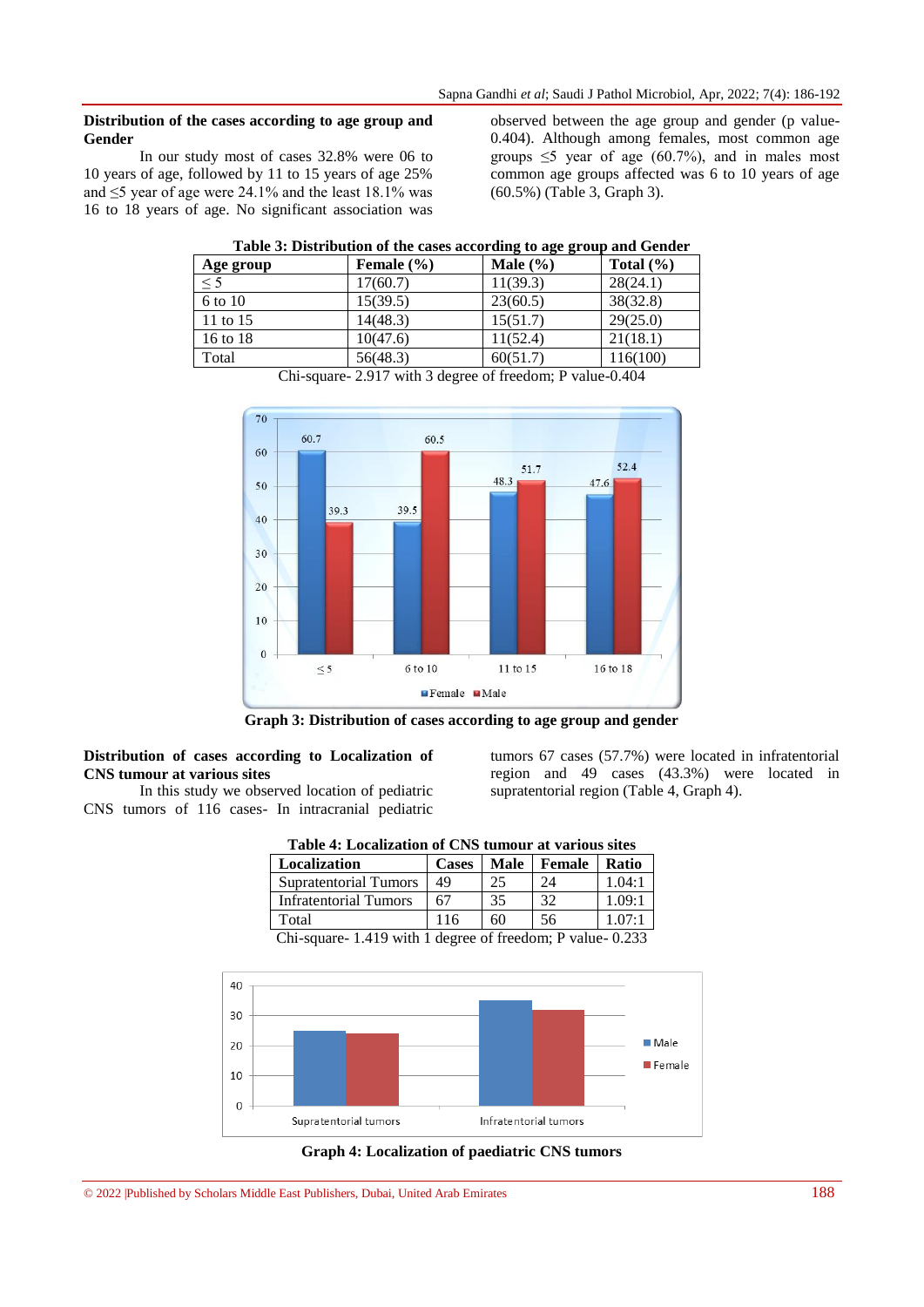#### **Incidence of individual pediatric CNS tumors**

Out of 116 cases of pediatric tumor in this study, incidence for intracranial tumor was 39(33.62%) cases of astrocytomas followed by 25 (21.55%) cases of medulloblastoma, 20 (17.24%)cases of ependymoma, 13 (11.20%) cases of craniopharyngioma, 5 (4.31%)

cases of pituitary adenoma, 4 (3.44%) cases of meningioma, 3 (2.58%) cases of embryonal and choroid plexus tumor, 2 (1.72%) cases of ganglioglioma and 1 (0.86%) case of Schwannoma and PNET (Table 5, Graph 5).

| S. No                       | Tumors                 | No. of cases   | Percentage $(\% )$ | <b>Male</b> | Female         |
|-----------------------------|------------------------|----------------|--------------------|-------------|----------------|
|                             | Astrocytic tumor       | 39             | 33.62              | 19          | 20             |
| $\mathcal{D}_{\mathcal{A}}$ | Medullablastoma        | 25             | 21.55              | 15          | 10             |
| 3                           | Ependymoma             | 20             | 17.24              | 09          | 11             |
| $\overline{4}$              | Craniopharyngioma      | 13             | 11.20              | 07          | 06             |
| 5                           | Pituitory adenoma      | 05             | 4.31               | 01          | 04             |
| 6                           | Meningioma             | 04             | 3.44               | 03          | 01             |
|                             | Other Embryonal tumors | 03             | 2.58               | 01          | 02             |
| 8                           | Choroid plexus tumor   | 03             | 2.58               | 01          | 02             |
| 9                           | Ganglioglioma          | 02             | 1.72               | 02          | 0 <sup>0</sup> |
| 10                          | Schwannoma             | 01             | 0.86               | 01          | 0 <sup>0</sup> |
| 11                          | Ewing sarcoma/PNET     | 0 <sub>1</sub> | 0.86               | 01          | 0 <sup>0</sup> |

| Table 5: Incidence of individual pediatric CNS tumors |  |  |
|-------------------------------------------------------|--|--|
|                                                       |  |  |

Chi-square- 3.104, p value- 0.540



**Graph 5: Incidence of individual pediatric CNS tumors**



**Photograph 1: Bipolar cells, Rosenthal fibres and eosinophilic granular bodies in Pilocytic astrocytoma, H&E (40 x)**



**Photograph 2: Classic Medulloblastoma showing round tumour cells & rosettes, H & E (40x)**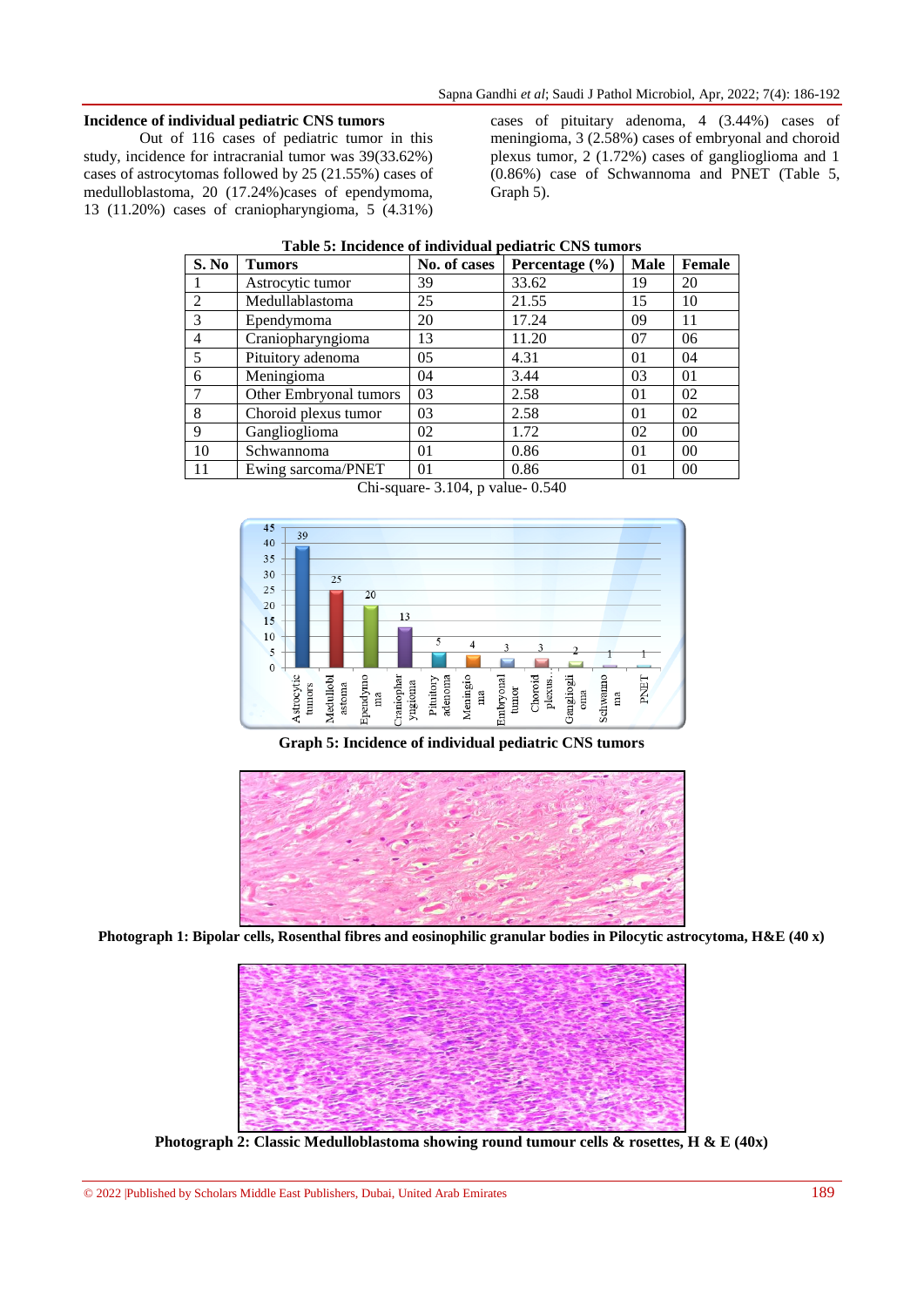#### **Distribution of cases according to clinical characteristics**

In this study, the most frequent paediatric brain tumor symptoms were headache (70 cases, 60.34%), Impaired vision (14 cases, 12.06%), vomiting

(09 cases, 7.75%), seizures (09 cases, 7.75%), altered sensorium (05 cases, 5.17%), Difficulty in walking (06 cases, 5.17%), hemiparesis (01 cases, 0.88%), macrocephaly (01 cases, 0.88%), deafness (01 cases, 0.88%) (Table 6, Graph 6).

| Clinical complaints*  | <b>Number of cases</b> | Percentage $(\% )$ |
|-----------------------|------------------------|--------------------|
| Headache              | 70                     | 60.34              |
| Impaired vision       | 14                     | 12.06              |
| Vomiting              | 09                     | 7.75               |
| Seizures              | 09                     | 7.75               |
| Altered sensorium     | 0 <sub>5</sub>         | 5.17               |
| Difficulty in walking | 0 <sub>5</sub>         | 5.17               |
| Hemiparesis           | 01                     | 0.88               |
| Macrocephaly          | 01                     | 0.88               |
| Deafness              | 01                     | 0.88               |
| Neck pain             | 01                     | 0.88               |

| Table 6: Distribution of cases according to clinical characteristics |
|----------------------------------------------------------------------|
|----------------------------------------------------------------------|

\*One patient may have more than one symptom



**Graph 6: Distribution of cases according to clinical characteristics**

## **DISCUSSION**

#### **Demography**

The present study was conducted in department of pathology, SMS Medical college and Hospital, Jaipur in collaboration with department of neurosurgery, SMS Hospital, Jaipur. 116 consecutive cases of pediatric central nervous system tumors were sent for histopathological diagnosis. They were evaluated in relation to frequency of different tumors with respect to age, gender, anatomic location, clinical and radiological features. Of the sample of 116 study cases attending neurosurgery department, proportion of male was found greater (51.8%) than female (48.2%) in this study. The male to female ratio was 1.07:1. In congruence to our study Asirvatham JR *et al*., (2011), Margam S *et al*., (2016), Suresh SG *et al*., (2017) and Siregar MH *et al*., (2018), also have found similar observation on male and female distribution.<sup>2</sup> However Govindan A *et al*., (2018) showed female predominance in their study. In this study mean age of the study cases was 9.95 years. Similarly Asirvatham JR *et al*., (2011), Shah HC *et al*., (2015) and Gupta A *et al*., (2019) also

have found mean age of paediatric central nervous system tumour cases ranged from 9-11 years. In present study mean age of male cases were 10.11 years and 9.78 years for female. In this study most of cases 32.8% were 6-10 years of age. However Chilukuri S *et al*., (2019) has reported most of cases 64.4% were 11-18 years, which may be because the sample size of this study was less than compare to our study sample size. In our study, there are no significant association was observed between the age group and gender.

#### **Location of Tumours**

In this study, supratentorial pediatric central nervous system tumors were male preponderance 51.02%, whereas females were 48.97%. Similarly Chilukuri S *et al*., (2019) shows a male preponderance in supratentorial region in their study. In this study infratentorial tumours (57.7%) were more common than supratentorial tumours (43.3%). Similar findings were published by Siregar MH *et al*., (2018), Gupta A *et al*., (2019). Other studies of Asirvatham JR *et al*., (2011), Margam S *et al*., (2016), Suresh SG *et al*., (2017) and Govindan A *et al*., (2018) shows a preponderance of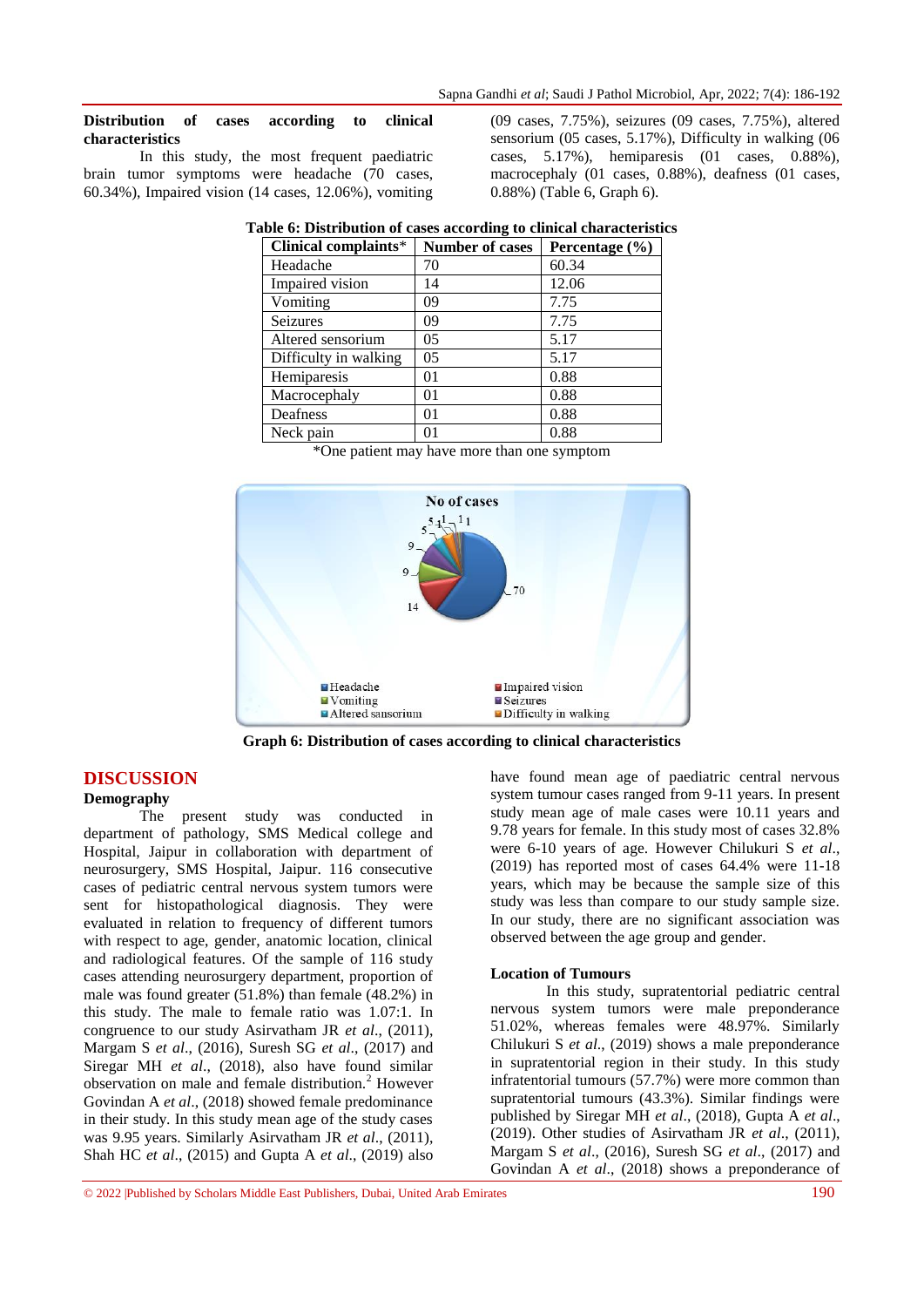supratentorial tumours. In present study, no significant difference was observed in distribution of cases according to localization with gender.

#### **Tumours incidence**

In present study, incidence for intracranial tumour was 39(33.62%) cases of astrocytic tumours followed by 25(21.55%) cases of medulloblastoma, 20(17.24%) cases of ependymoma. This is close to the result from study by Shah SH *et al*., (1999), Jain A *et al*., (2011), Asirvatham JR *et al*., (2011), Margam S *et al*., (2016), Gupta A *et al*., (2019) and Deshpande NS *et al*., (2021) who reported the astrocytic tumours were most common [13]. However Suresh SG *et al*., (2017) and Govindan A *et al*., (2018) who reported the medulloblastoma were most common paediatric central nervous system tumour [15].

#### **Clinical Characterstics**

In the present study, Among the all symptoms, headache is the most frequent symptoms of paediatric brain tumour (60.34%). Similar to our findings, a study by Siregar MH *et al*., (2018) and Wilne SH *et al*., (2006) also reported headache is the most frequent symptom [12]. However Suresh SG *et al*., (2017) who reported vomiting is the most frequent clinical presentation [14].

#### **CONCLUSION**

The study aimed to assess the clinical and histopathological spectrum of paediatric brain tumour among the cases undergoing diagnosis and treatment at neurosurgery department of SMS medical college, Jaipur. Observed proportion of male was greater than female in this study. Male to female ratio was 1.07:1. In male highest proportion of cases was observed from 6 to 10 years of age group. However, in female highest proportion of cases was observed in  $\leq$  years of age group. Mean age for the male cases were 10.11 and for female cases were 9.78 years. Mean age for the total cases male and female were 9.95 years. In this study we found that 57.7% paediatric CNS tumours were located in infratentorial region and 43.3% were located in supratentorial region. Out of 57.7% infratentorial cases, maximum number of cases were medulloblastomas. Out of 43.3% supratentorial cases, maximum number of cases were astrocytic tumours. Out of 116 cases, the most frequent paediatric brain tumour symptoms were headache (70 cases), impaired vision (14 cases), vomiting (9 cases), seizures (9 cases), altered sensorium (5 cases), difficulty in walking (5 cases) and hemiparesis, macrocephaly, deafness (each 1 case). Based on the tumour location the most common symptoms of CNS tumours of supratentorial region and infratentorial region were headache, vomiting, impaired vision, seizure.

#### **Financial support and sponsorship:** Nil.

**Conflicts of interest**: There are no conflicts of interest.

#### **REFRENCES**

- 1. Das, U., Appaji, L., Kumari, B. S., Sirsath, N. T., Padma, M., Kavitha, S., ... & Lakshmaiah, K. C. (2014). Spectrum of pediatric brain tumors: a report of 341 cases from a tertiary cancer center in India. *The Indian Journal of Pediatrics*, *81*(10), 1089-1091.
- 2. Margam, S., Gadgil, N. M., Kshirsagar, G. R., Gaikwad, V. P., Kumavat, P. V., & Chaudhari, C. S. (2016). The histopathological and epidemiological study of pediatric brain tumors in a tertiary care hospital, Mumbai. *Annals of Pathology and Laboratory medicine*, *3*(5), A374- 381.
- 3. Jain, A., Sharma, M. C., Suri, V., Kale, S. S., Mahapatra, A. K., Tatke, M., ... & Sarkar, C. (2011). Spectrum of pediatric brain tumors in India: A multi-institutional study. *Neurology India*, *59*(2), 208-211.
- 4. Randale, A. A., Parate, S. N., Meshram, S. A., Tathe, S. P., & Bhatkule, M. A. Histomorphological spectrum of paediatric CNS tumours: An experience at tertiary care centre in central India. *International Journal of Clinical and Diagnostic Pathology*, 2(1), 6-9.
- 5. Khatua, S., Sadighi, Z. S., Pearlman, M. L., Bochare, S., & Vats, T. S. (2012). Brain tumors in children-current therapies and newer directions. *The Indian Journal of Pediatrics*, *79*(7), 922-927.
- 6. Alshoabi, S. A., Alareqi, A. A., Omer, A. M., Suliman, A. G., & Daqqaq, T. S. (2021). Diffuse astrocytoma and the diagnostic dilemma of an unusual phenotype: A case report. *Radiology case reports*, *16*(2), 319-326.
- 7. Hasselblatt, M., Jaber, M., Reuss, D., Grauer, O., Bibo, A., Terwey, S., ... & Paulus, W. (2018). Diffuse astrocytoma, IDH-wildtype: a dissolving diagnosis. *Journal of Neuropathology & Experimental Neurology*, *77*(6), 422-425.
- 8. Louis, D. N., Ohgaki, H., Wiestler, O. D., & Cavenee, W. K. The 2016 WHO Classification of Tumours of the Central Nervous System revised 4th Edition.
- 9. Krouwer, H. G., Davis, R. L., Silver, P., & Prados, M. (1991). Gemistocytic astrocytomas: a reappraisal. *Journal of neurosurgery*, *74*(3), 399- 406.
- 10. Tian, Z., Chen, C., Fan, Y., Ou, X., Wang, J., Ma, X., & Xu, J. (2019). Glioblastoma and anaplastic astrocytoma: differentiation using MRI texture analysis. *Frontiers in oncology*, 876.
- 11. Grimm, S. A., & Chamberlain, M. C. (2016). Anaplastic astrocytoma. *CNS oncology*, *5*(3), 145- 157.
- 12. Siregar, M. H., Mangunatmadja, I., & Widodo, D. P. (2018, August). Clinical, radiological, and